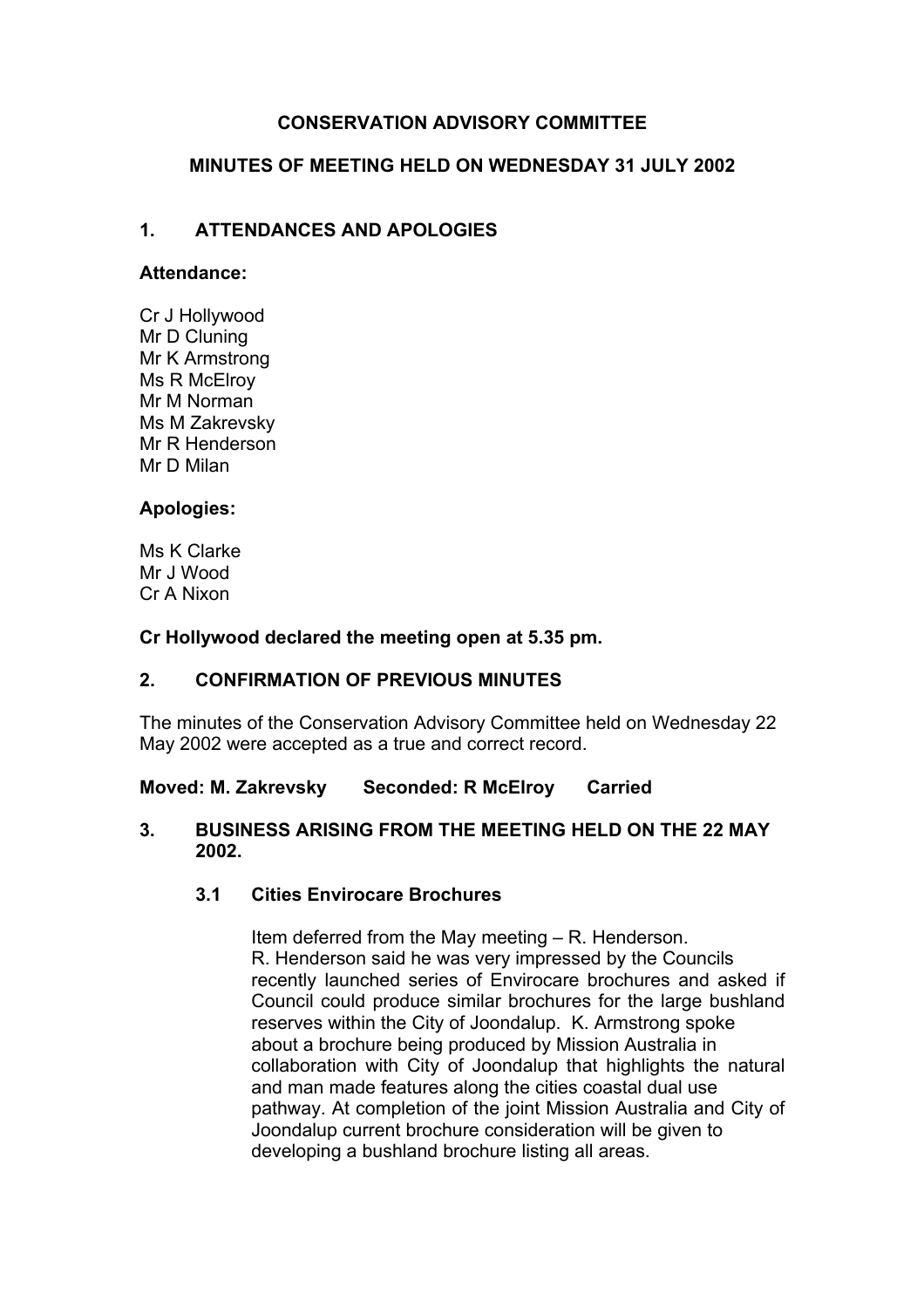## **3.2 Draft Policy – Preservation of Public Reserves – M. Zakrevsky**

M. Zakrevsky outlined to the committee the contents of the Cities Draft Policy Preservation of Public Reserves. She then spoke about the reserves, which are currently listed, for protection under Schedule 5 of the Cities town Planning Scheme 2. She said many other parks within the city should be added to this listing because of their environment or landscape values. D. Cluning agreed and said that a list of potential parks that should be listed will be compiled.

M. Norman said that every suburb within Joondalup should have a bushland reserve that is given long-term protection and management to retain its bio-diversity values.

Cr Hollywood said that a Friend's of Burns Beach Bushland Group had recently been formed, and was looking at ways of protecting the bush North of Burns Beach Road.

## **4. GENERAL BUSINESS**

#### **4.1 Analysis of Draft Parks Maintenance Budget 2002/2003 – M Norman.**

M. Norman tabled a document that examined natural area maintenance expenditure as a comparison with reticulated parks. D. Cluning said that extra funding had been placed in this Years budget for coastal dunal management. M. Norman said that reticulated park and median strip cost \$10,187 per Ha per annum to manage in comparison with \$434 per Ha for natural bush areas. These costs are based on the budget estimates.

## **4.2 Medium Strip Development Moratorium – M. Norman**

M. Norman said he appreciated that Council is under some pressure to reticulate dry parks, but he questioned the use of fast diminishing ground water to reticulate road verges which gave little return, the committee then went onto discuss groundwater issues in the wider context.

## **4.3 Exotic Grass Herbicide Application**

Keith Armstrong said that the application of fusilide to exotic grasses in the Cities bushland reserves had been postponed for 3 weeks because weed development was not at a stage where herbicide application would be very effective.